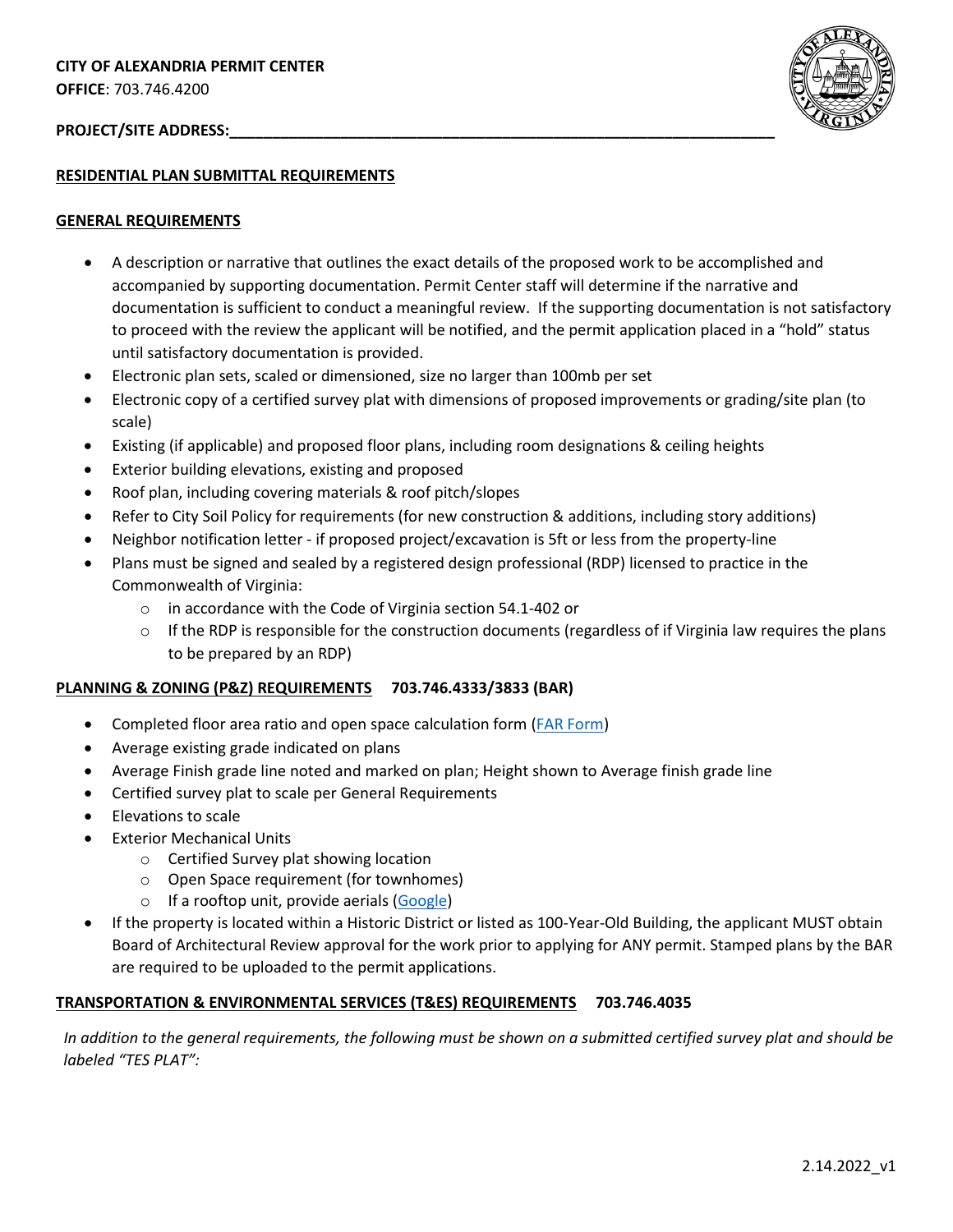

# PROJECT/SITE ADDRESS:

# **TRANSPORTATION & ENVIRONMENTAL SERVICES (T&ES) REQUIREMENTS 703.746.4035**

- Provide highlighted limits of total disturbed area and total square footage on submitted survey plat, to include a minimum 10ft parameter around proposed improvements; as well as construction access and any other areas where work will take place or materials stored. (*Concrete or asphalt driveways may be excluded from the calculation if they are to be retained. Note that concrete runners or other materials driveways must be calculated*).
- Show all roof drains/downspout and sump pump discharge or connection locations. Connection to storm sewer may be required if a storm sewer is within 100 ft of property line Sec. 5-6-224 - [Method of storm and subsoil](https://library.municode.com/va/alexandria/codes/code_of_ordinances?nodeId=PTIITHCOGEOR_TIT5TRENSE_CH6WASE_ARTBSEDIDR_SDJMIPR_S5-6-224MESTSUWADI)  [water disposal](https://library.municode.com/va/alexandria/codes/code_of_ordinances?nodeId=PTIITHCOGEOR_TIT5TRENSE_CH6WASE_ARTBSEDIDR_SDJMIPR_S5-6-224MESTSUWADI)
- Note if the incoming services are Underground or Overhead Lines. Existing Service Connections (Overhead Lines) will be required to be relocated underground if the existing point of connection to the dwelling cannot be maintained.
- Provide the required disturbed area certification and drainage certification form with the TES survey plat. The certifications must be signed by the property owner or by a registered Virginia design professional. (Per Memo to Industry 02-08). *[Disturbed Area and Drainage Certification Form](https://www.alexandriava.gov/uploadedFiles/tes/info/02-08%20-%20Grading%20Plan%20Requirements%20and%20Waiver%20Provisions.pdf)*
- If associated with a site plan or grading plan, a copy of the approved plan must be attached to the permit plan set.
- If any work is within the public right-of-way, a separate T&ES Excavation or Right of Way permit is required. Work outside of property limits **shall not** be approved under a building permit. For *Additional information please visit [T&ES Permitting Guidelines](https://www.alexandriava.gov/tes/info/default.aspx?id=3456)*

# **FLOODPLAIN REQUIREMENTS 703-746-4035**

- Base Flood Elevation (BFE) shown on plan or drawings
- Lowest Floor Elevation shown on plan or drawings
- Existing and Proposed Topographic information shown on plan or drawings
- Complete improvement costs affidavits for Substantial Completion determination
- Flood Hazard documentation prepared & sealed by a VDP as per *VCC CH.1612.5*

# **CODE ADMINISTRATION REQUIREMENTS 703.746.4200**

#### **ARCHITECTURAL REQUIREMENTS:**

- Exterior wall sections, including required fire resistance rated assemblies that are less than 5 feet from the property-line.
- Residential Energy Efficiency Guidelines
- Electrical panel location
- Door and window schedules

#### **STRUCTURAL REQUIREMENTS**

- Proposed design criteria & loads
- Floor/Roof framing plans & sections
- Soil report as required per City Soil Policy
- Braced wall plans & sections per *VRC R602.10*